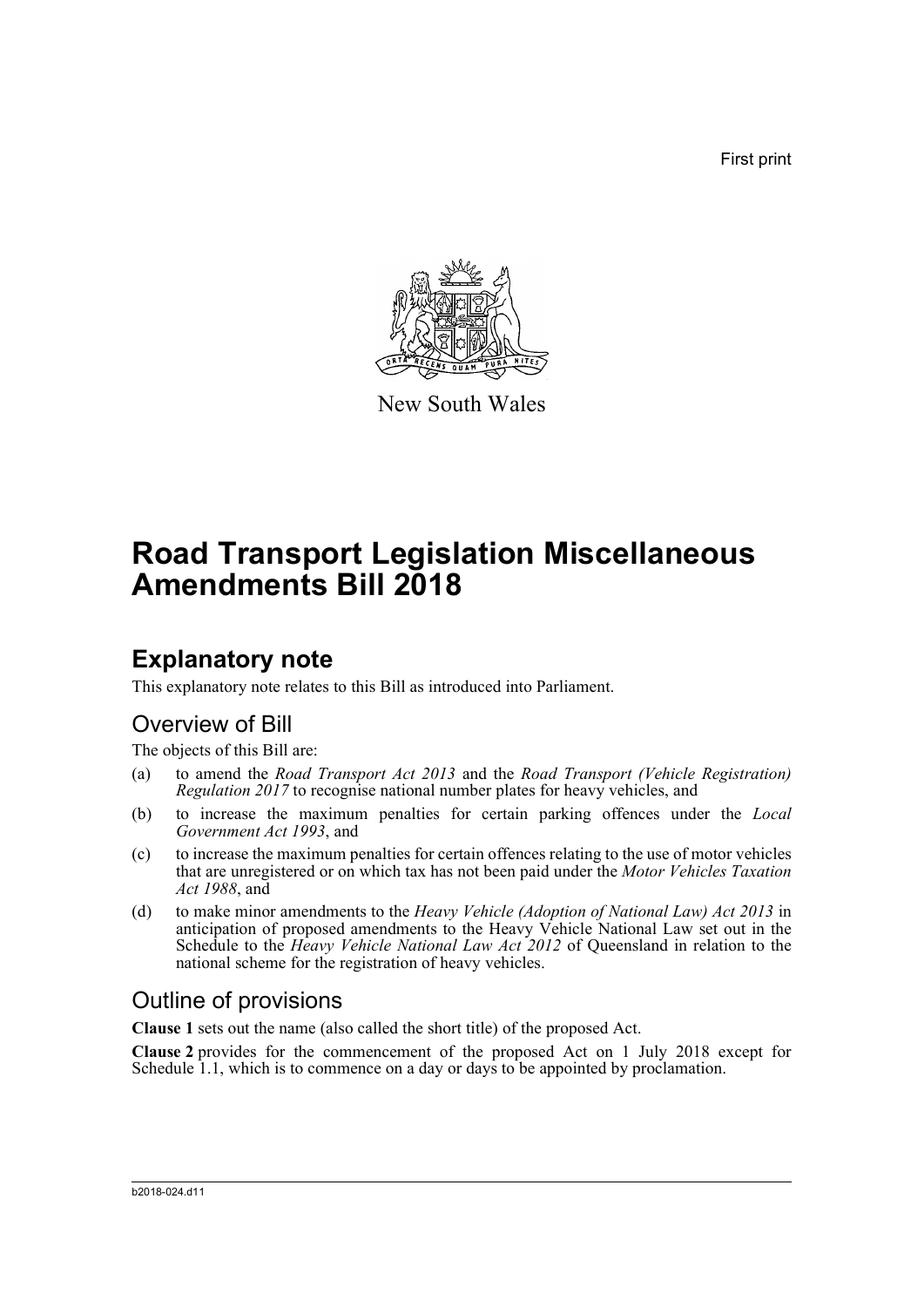### **Schedule 1 Amendment of legislation**

**Schedule 1.1** makes minor amendments to the *Heavy Vehicle (Adoption of National Law) Act 2013* in anticipation of proposed amendments to the Heavy Vehicle National Law set out in the Schedule to the *Heavy Vehicle National Law Act 2012* of Queensland in relation to the national scheme for the registration of heavy vehicles.

**Schedule 1.2** increases the maximum penalties for certain parking offences under the *Local Government Act 1993*.

**Schedule 1.3** increases the maximum penalty for offences relating to the use of motor vehicles that are unregistered or on which tax has not been paid under the *Motor Vehicles Taxation Act 1988*.

**Schedule 1.4 and 1.5** amend the *Road Transport Act 2013* and the *Road Transport (Vehicle Registration) Regulation 2017* to make provision with respect to a new national number plate for heavy vehicles that has been agreed to be introduced by the Transport and Infrastructure Council.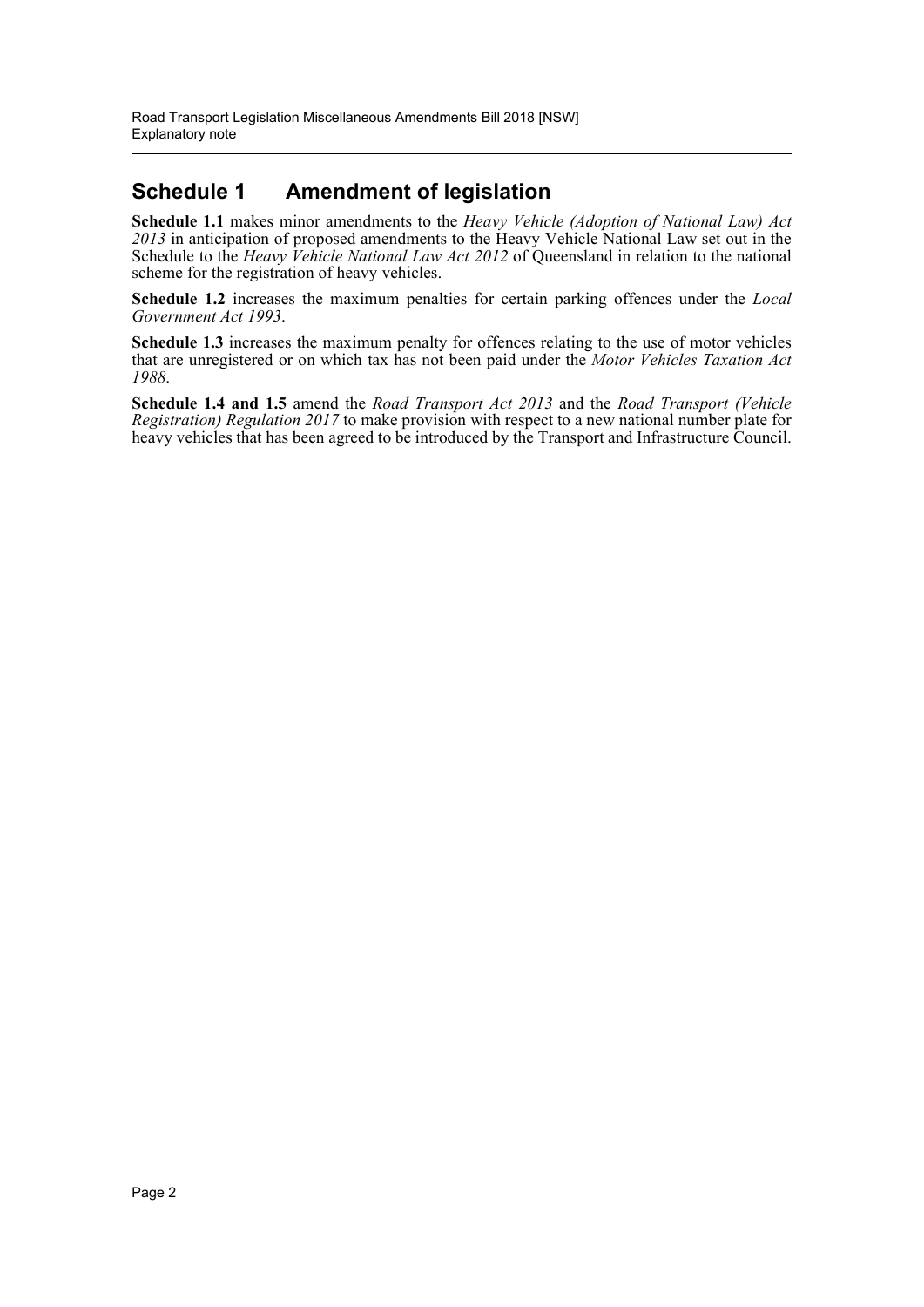First print



New South Wales

# **Road Transport Legislation Miscellaneous Amendments Bill 2018**

## **Contents**

|            |                                 | Page |
|------------|---------------------------------|------|
|            | Name of Act                     |      |
|            | 2 Commencement                  |      |
| Schedule 1 | <b>Amendment of legislation</b> |      |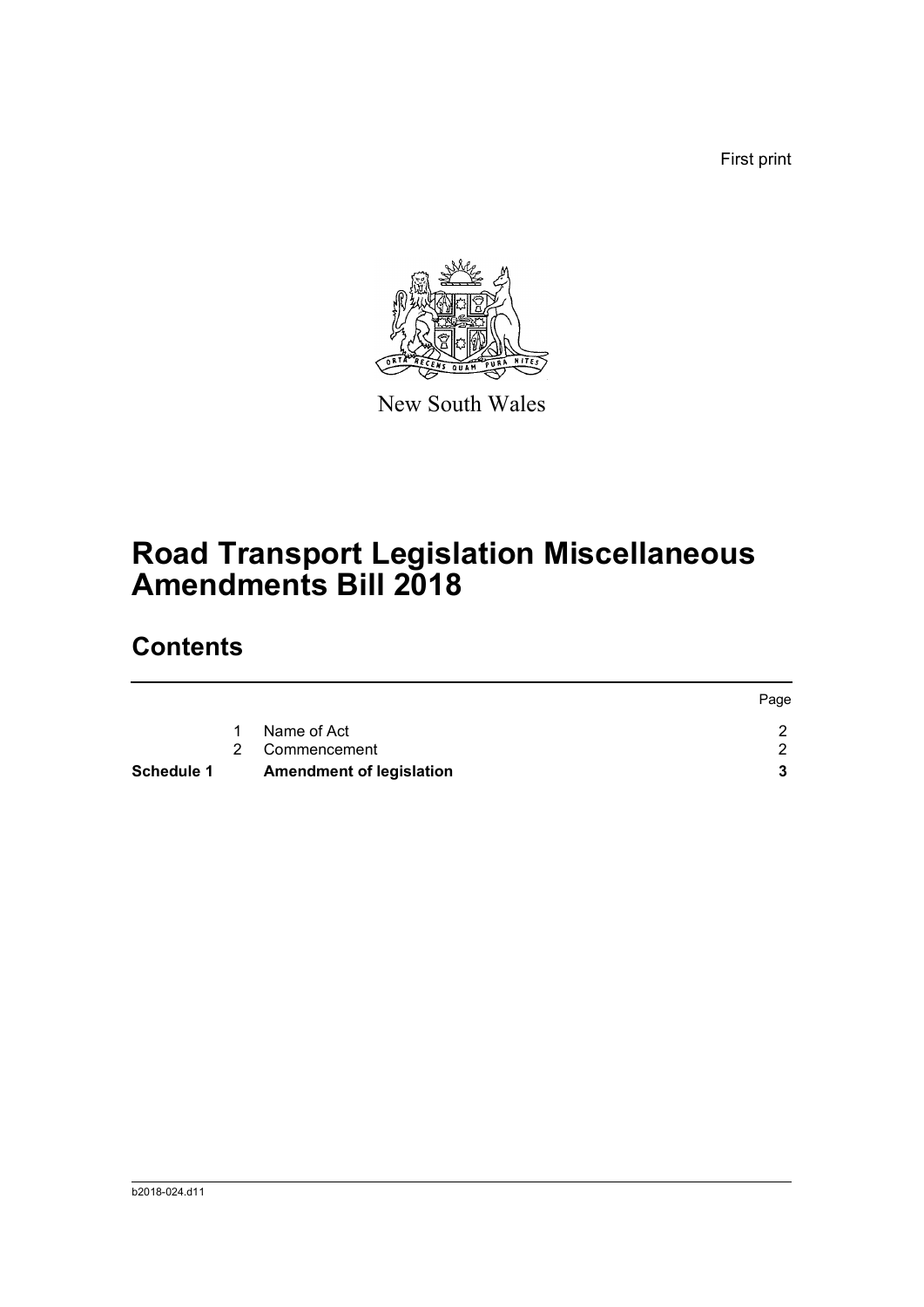

New South Wales

# **Road Transport Legislation Miscellaneous Amendments Bill 2018**

No , 2018

### **A Bill for**

An Act to amend the *Heavy Vehicle (Adoption of National Law) Act 2013*, the *Road Transport Act 2013* and the *Road Transport (Vehicle Registration) Regulation 2017* in connection with heavy vehicles; to amend the *Local Government Act 1993* and the *Motor Vehicles Taxation Act 1988* to increase certain penalties; and for other purposes.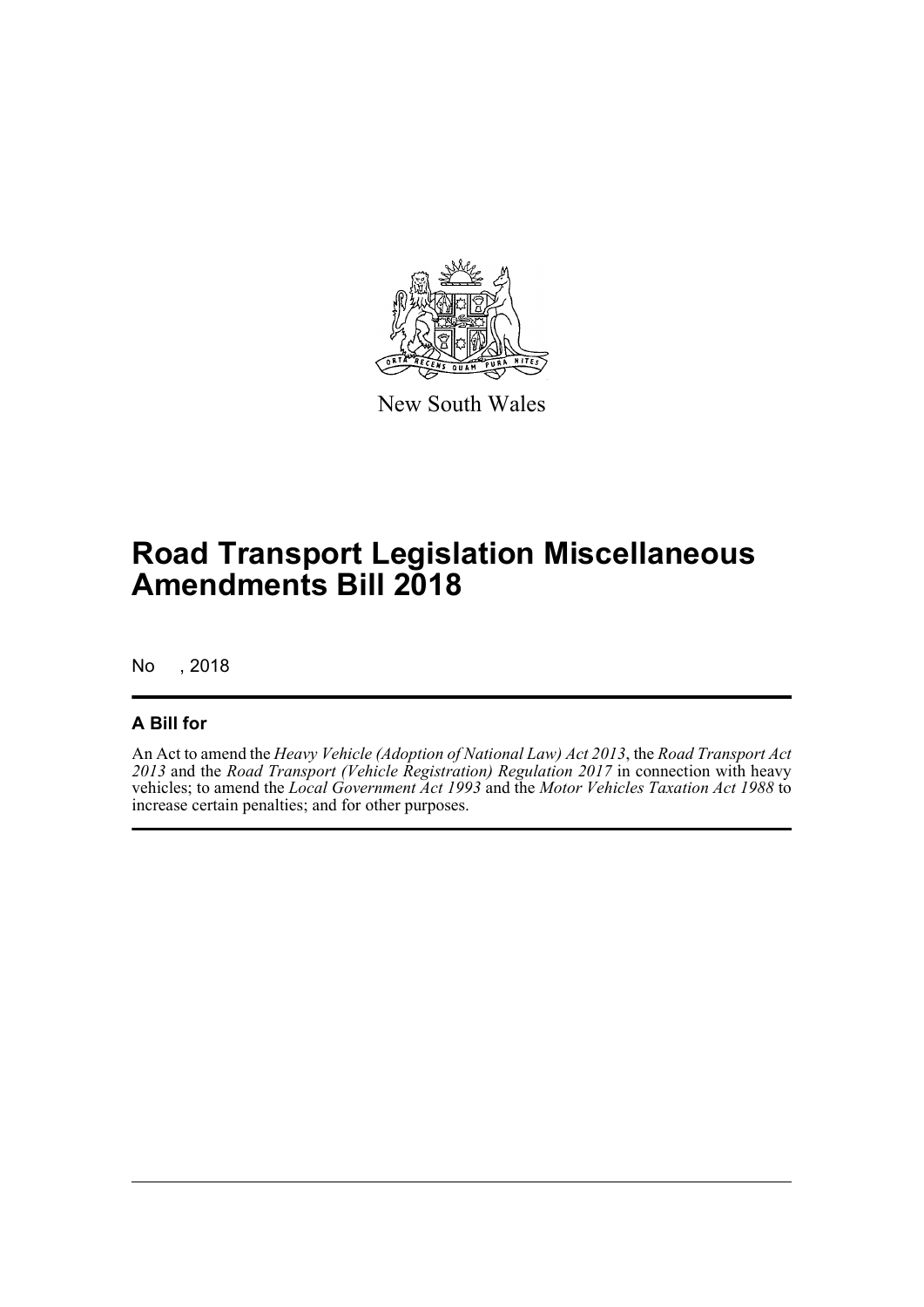<span id="page-4-1"></span><span id="page-4-0"></span>

|                     | The Legislature of New South Wales enacts:                                    |   |
|---------------------|-------------------------------------------------------------------------------|---|
|                     | Name of Act                                                                   | 2 |
|                     | This Act is the Road Transport Legislation Miscellaneous Amendments Act 2018. | 3 |
| <b>Commencement</b> |                                                                               | 4 |
| (1)                 | This Act commences on 1 July 2018, except as provided by subsection (2).      | 5 |
| (2)                 | Schedule 1.1 commences on a day or days to be appointed by proclamation.      | 6 |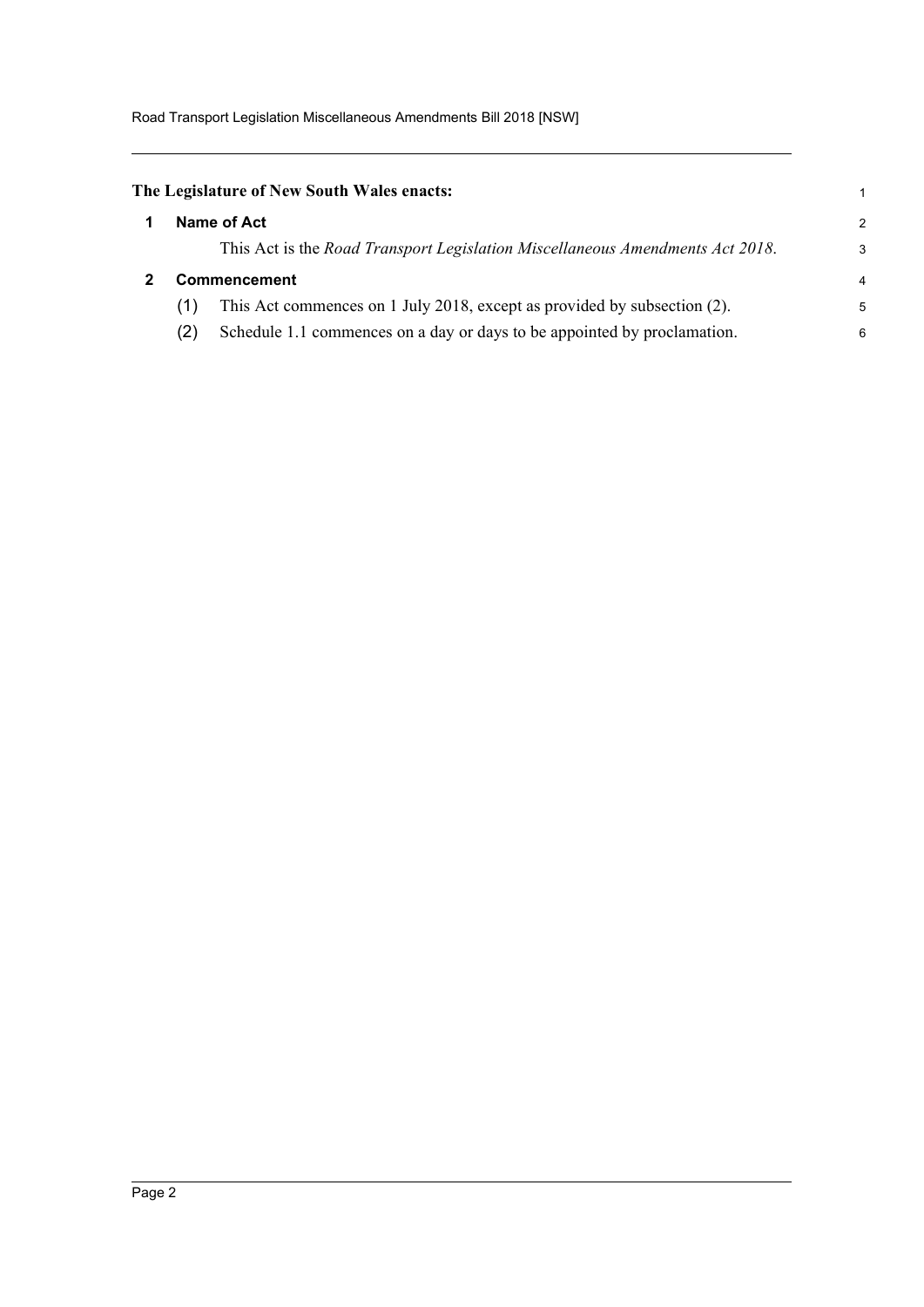<span id="page-5-0"></span>

|       | <b>Schedule 1</b><br><b>Amendment of legislation</b>                                                                                                                                  | $\mathbf{1}$ |  |  |
|-------|---------------------------------------------------------------------------------------------------------------------------------------------------------------------------------------|--------------|--|--|
| 1.1   | Heavy Vehicle (Adoption of National Law) Act 2013 No 42                                                                                                                               | 2            |  |  |
| [1]   | Section 25A Authorisation for section 688 of Heavy Vehicle National Law (NSW)<br>(Payments into Fund)                                                                                 |              |  |  |
|       | Omit "any regulatory component that may be prescribed by the national regulations for the<br>purposes of the definition of <i>road use component</i> in section 688 (3) of that Law". | 5<br>6       |  |  |
|       | Insert instead "the regulatory component of the charges payable for the registration of a<br>heavy vehicle as prescribed by the national regulations".                                |              |  |  |
| $[2]$ | Section 26 Requirement for driver of heavy motor vehicle to produce Australian<br>driver licence                                                                                      |              |  |  |
|       | Omit the section.                                                                                                                                                                     | 11           |  |  |
| $[3]$ | Section 27D Offences for which mistake of fact defence unavailable                                                                                                                    | 12           |  |  |
|       | Omit the section.                                                                                                                                                                     | 13           |  |  |
| [4]   | Section 27F Section 10 of Crimes (Sentencing Procedure) Act 1999 not applicable in<br>certain circumstances                                                                           | 14<br>15     |  |  |
|       | Omit section $27F(2)$ (b).                                                                                                                                                            | 16           |  |  |
| $[5]$ | Schedule 1 Modification of Heavy Vehicle National Law as applying in New South<br>Wales                                                                                               | 17<br>18     |  |  |
|       | Omit Schedule 1.2 [20].                                                                                                                                                               | 19           |  |  |
| 1.2   | <b>Local Government Act 1993 No 30</b>                                                                                                                                                | 20           |  |  |
| [1]   | Section 650 Free parking areas                                                                                                                                                        | 21           |  |  |
|       | Omit "5 penalty units" from section 650 (1). Insert instead "10 penalty units".                                                                                                       | 22           |  |  |
| [2]   | Section 650A Strata parking areas and community scheme parking areas                                                                                                                  | 23           |  |  |
|       | Omit "5 penalty units" from section 650A (1). Insert instead "10 penalty units".                                                                                                      | 24           |  |  |
| 1.3   | <b>Motor Vehicles Taxation Act 1988 No 111</b>                                                                                                                                        | 25           |  |  |
|       | Section 9 Unregistered vehicles and vehicles upon which tax has not been paid                                                                                                         | 26           |  |  |
|       | Omit "6 penalty units" from section 9 (1). Insert instead "10 penalty units".                                                                                                         | 27           |  |  |
| 1.4   | Road Transport Act 2013 No 18                                                                                                                                                         | 28           |  |  |
| [1]   | <b>Section 4 Definitions</b>                                                                                                                                                          | 29           |  |  |
|       | Insert in alphabetical order in section $4(1)$ :                                                                                                                                      | 30           |  |  |
|       | <i>heavy vehicle number-plate</i> means a number-plate issued by the Authority in                                                                                                     | 31           |  |  |
|       | connection with the registration of a heavy vehicle, but does not include a<br>special number-plate or a number-plate, or class of number-plates, as may be                           | 32           |  |  |
|       | determined by the Authority.                                                                                                                                                          | 33<br>34     |  |  |
|       |                                                                                                                                                                                       |              |  |  |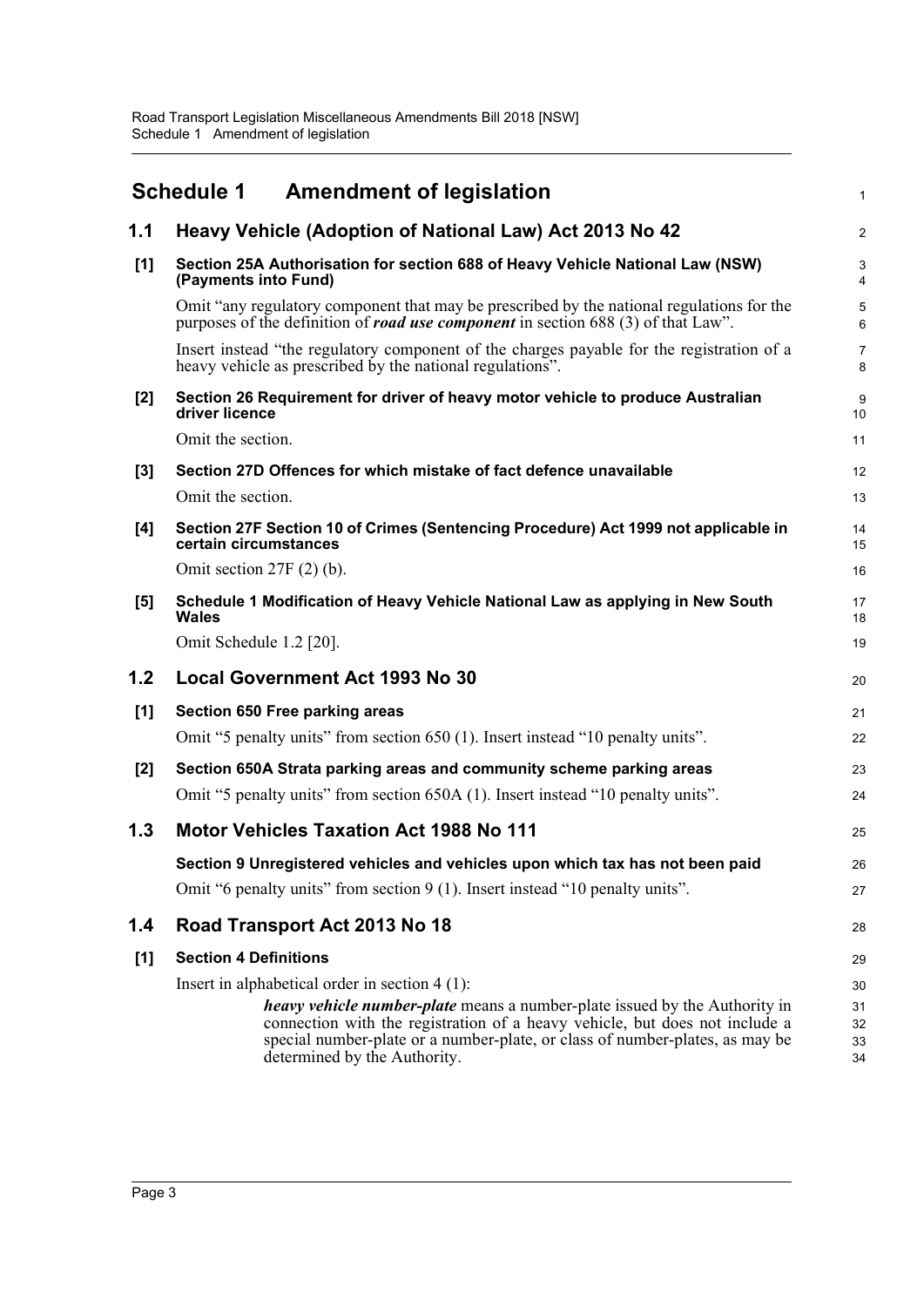| $[2]$ | <b>Section 67A</b>                                                  |                              |                                                                                                                                                                                                                                                                                                           | $\mathbf{1}$                           |  |
|-------|---------------------------------------------------------------------|------------------------------|-----------------------------------------------------------------------------------------------------------------------------------------------------------------------------------------------------------------------------------------------------------------------------------------------------------|----------------------------------------|--|
|       | Insert after section 67:                                            |                              |                                                                                                                                                                                                                                                                                                           |                                        |  |
|       | 67A                                                                 |                              | Transfer of ownership of heavy vehicle number-plates to road authority of<br>participating jurisdiction                                                                                                                                                                                                   |                                        |  |
|       |                                                                     | (1)                          | Despite section 67, a heavy vehicle number-plate issued by the Authority in<br>connection with the registration of a heavy vehicle becomes, on the<br>subsequent registration of that heavy vehicle by the road authority of a<br>participating jurisdiction, the property of that road authority.        | $\sqrt{5}$<br>6<br>$\overline{7}$<br>8 |  |
|       |                                                                     | (2)                          | In this section, <i>participating jurisdiction</i> and <i>road authority</i> have the same<br>meanings as in the <i>Heavy Vehicle National Law (NSW)</i> .                                                                                                                                                | 9<br>10                                |  |
| 1.5   |                                                                     |                              | <b>Road Transport (Vehicle Registration) Regulation 2017</b>                                                                                                                                                                                                                                              | 11                                     |  |
| [1]   |                                                                     | <b>Clause 18 Definitions</b> |                                                                                                                                                                                                                                                                                                           |                                        |  |
|       |                                                                     |                              | Insert in alphabetical order:                                                                                                                                                                                                                                                                             | 13                                     |  |
|       |                                                                     |                              | <i>participating jurisdiction</i> and <i>road authority</i> have the same meanings as in<br>the Heavy Vehicle National Law (NSW).                                                                                                                                                                         | 14<br>15                               |  |
| $[2]$ | <b>Clause 20 Number-plates generally</b>                            |                              |                                                                                                                                                                                                                                                                                                           |                                        |  |
|       | Insert after clause $20(3)$ :                                       |                              |                                                                                                                                                                                                                                                                                                           |                                        |  |
|       |                                                                     | [3](4)                       | Despite subclauses $(1)$ and $(2)$ , if the Authority registers a heavy vehicle that,<br>immediately before that registration, was registered in a participating<br>jurisdiction, the Authority may:                                                                                                      | 18<br>19<br>20                         |  |
|       |                                                                     |                              | use the existing registration number of that vehicle, and<br>[4](a)                                                                                                                                                                                                                                       | 21                                     |  |
|       |                                                                     |                              | [5](b)<br>authorise the use of any number-plates already issued in respect of the<br>heavy vehicle by the road authority of the participating jurisdiction.                                                                                                                                               | 22<br>23                               |  |
|       |                                                                     | [6](5)                       | If the Authority authorises the use of number-plates under subclause $(4)$ (b),<br>the number-plates are taken to have been issued under this Regulation.                                                                                                                                                 | 24<br>25                               |  |
|       |                                                                     | [7] (6)                      | Subclause (3) does not apply in respect of a heavy vehicle number-plate.<br>However, a heavy vehicle number-plate must conform to any specifications<br>that the Authority determines.                                                                                                                    | 26<br>27<br>28                         |  |
| [8]   |                                                                     |                              | <b>Clause 22 Auxiliary number-plates</b>                                                                                                                                                                                                                                                                  | 29                                     |  |
|       |                                                                     |                              | Insert after clause $22(3)$ :                                                                                                                                                                                                                                                                             | 30                                     |  |
|       |                                                                     | [9](3A)                      | Subclause (3) does not apply in respect of an auxiliary number-plate that is<br>issued in addition to a heavy vehicle number-plate. However, an auxiliary<br>number-plate that is issued in addition to a heavy vehicle number-plate must<br>conform to any specifications that the Authority determines. | 31<br>32<br>33<br>34                   |  |
| [10]  | Clause 23 Authority may alter distinguishing number of registration |                              |                                                                                                                                                                                                                                                                                                           |                                        |  |
|       | Insert after clause $23(5)$ :                                       |                              |                                                                                                                                                                                                                                                                                                           |                                        |  |
|       |                                                                     | [11] (6)                     | This clause extends to a number-plate issued by a road authority of a<br>participating jurisdiction in connection with the registration of a heavy vehicle<br>if, at the time of the notice, the heavy vehicle is registered in this State.                                                               | 37<br>38<br>39                         |  |